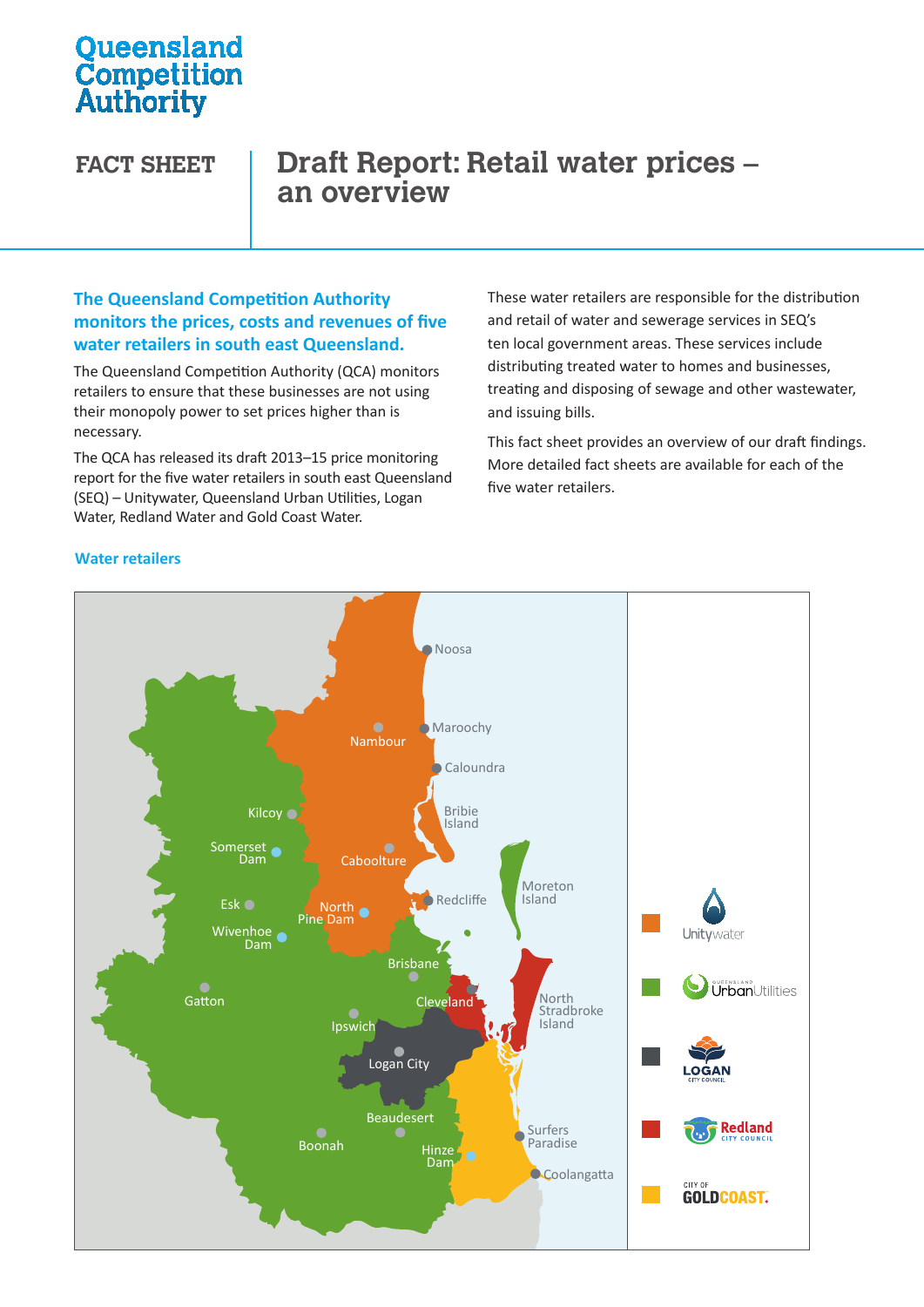## **Water and sewerage services in south east Queensland**



#### **Residential Bills**

In 2013–14, the total water and sewerage bill for residents in SEQ will increase by between 5% and 39%. Households using 200 kilolitres of water per year will pay between \$72 and \$481 more in 2013–14. The increase varies across SEQ due to changes in distribution and retail residential prices, bulk water charges and the expiry of State and local government rebates.

To help customers understand changing prices, we recommend water retailers explain the reasons for the recommend water retailers explain the reasons for thange in each part of the bill as well as the overall change. change.

#### **Change in Residential Bills in 2013–14**



**Overall change in residential bill from 2012–13, based on 200 kilolitres**  Lockyer **of water use per year** 

**Source: SEQ water retailers**

# **Costs** 35

Part of our role is to establish whether the retailers' 2013-15 operating and capital costs are required (prudent) and as low as possible (efficient). Our estimates of prudent and efficient costs then determine estimates of prudent and emclent costs then de<br>the maximum allowable revenue (MAR) for the the maximum allowable revenue (MAR) for the<br>business. The MAR is a key test for monopoly pricing. If a business's revenue significantly exceeds the MAR for a sustained period, the business may be using its<br>monopoly power to obtain unjustified returns. monopoly power to obtain unjustified returns. **Increase**<br>Pape in an<br>Increase in the set of the set of the set of the set of the set of the set of the set of the set of the set of<br>Increase in the set of the set of the set of the set of the set of the set of the set of us<br>OC ir<br>P ni<br>Su us<br>n e<br><sub>it</sub> n<br>Po L<br>n n<br>I<br>h

# **Costs – Draft Findings**

The QCA believes that the retailers' costs could be \$136 million lower across 2013-15, due to a range of factors infinition lower across 2013–15, due to a range of factors projects are due to be completed after 2013–15.

# **Costs for 2013–15 — Retailer vs QCA calculations** Bribie